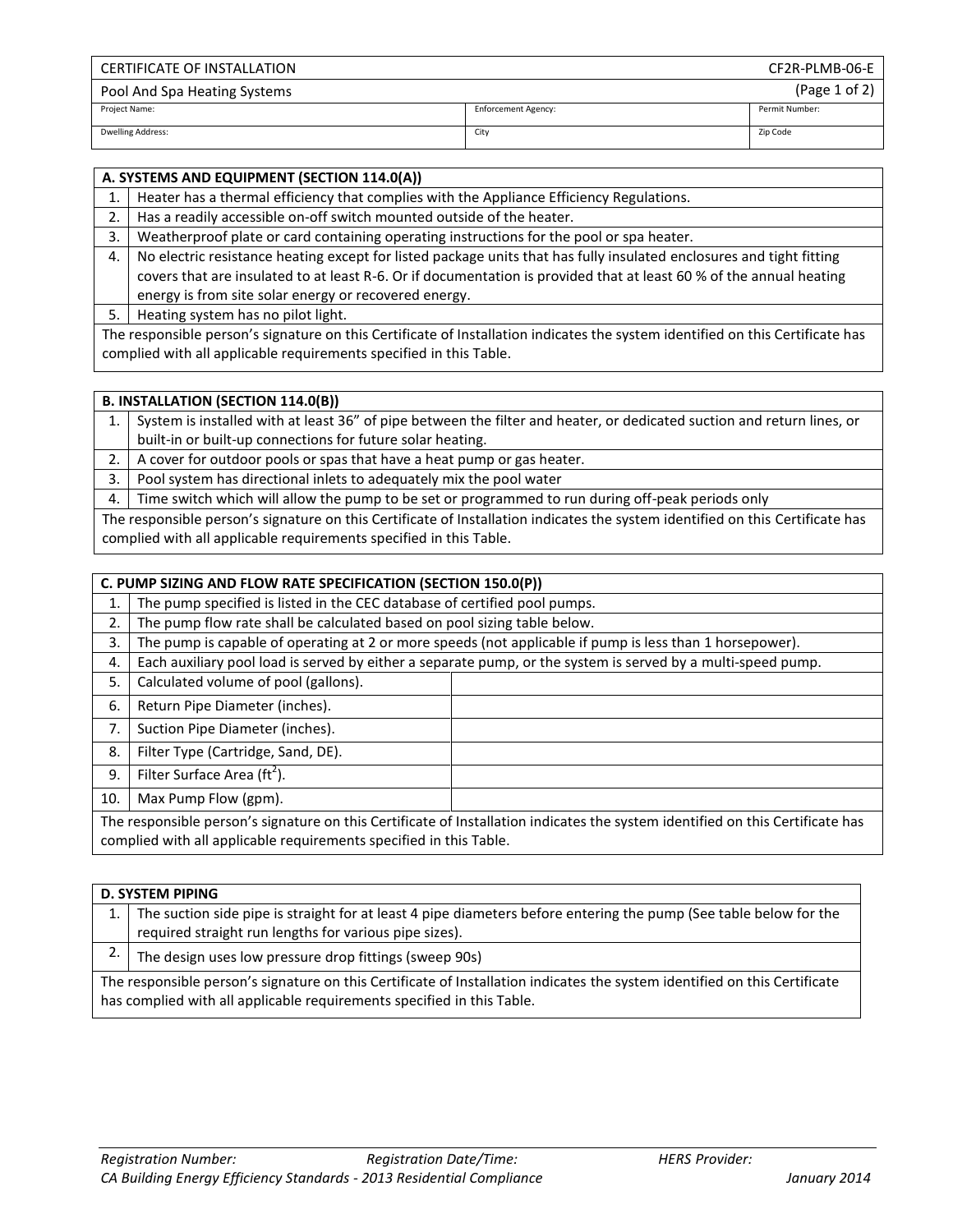| CERTIFICATE OF INSTALLATION  |                            | CF2R-PLMB-06-E |
|------------------------------|----------------------------|----------------|
| Pool And Spa Heating Systems |                            | (Page 2 of 2)  |
| Project Name:                | <b>Enforcement Agency:</b> | Permit Number: |
| <b>Dwelling Address:</b>     | City                       | Zip Code       |

| <b>E. FILTRATION EQUIPMENT</b>                                                                                                 |
|--------------------------------------------------------------------------------------------------------------------------------|
| If a backwash valve is used: The diameter of the backwash multi-port valve is 2 inches or as large as the circulation          |
| pipe, whichever is greater                                                                                                     |
| The responsible person's signature on this Certificate of Installation indicates the system identified on this Certificate has |
| complied with all applicable requirements specified in this Table.                                                             |
|                                                                                                                                |

| DOCUMENTATION AUTHOR'S DECLARATION STATEMENT                                                  |            |                                                       |  |  |
|-----------------------------------------------------------------------------------------------|------------|-------------------------------------------------------|--|--|
| I certify that this Certificate of Installation documentation is accurate and complete.<br>1. |            |                                                       |  |  |
| Name:                                                                                         | Signature: |                                                       |  |  |
| Company:                                                                                      |            | Date:                                                 |  |  |
| Address:                                                                                      |            | CEA or CEPE or HERS Certification #<br>If Applicable: |  |  |
| City/State/Zip:                                                                               |            | Phone:                                                |  |  |

## **RESPONSIBLE PERSON'S DECLARATION STATEMENT**

- 1. I certify under penalty of perjury, under the laws of the State of California, the information provided on this form is true and correct.
- 2. I am eligible under Division 3 of the Business and Professions Code to accept responsibility for construction, or an authorized representative of the person responsible for construction (responsible person).
- 3. I certify that the installed features, materials, components, or manufactured devices identified on this certificate (the installation) conforms to all applicable codes and regulations, and the installation is consistent with the plans and specifications approved by the enforcement agency.
- 4. I reviewed a copy of the Certificate of Compliance (CF1R) approved by the enforcement agency that identifies the specific requirements for the installation. I certify that the requirements detailed on the CF1R that apply to the installation have been met.
- 5. **I will ensure that a completed, signed copy of this Certificate of Installation shall be posted, or made available with the building permit(s) issued for the building, and made available to the enforcement agency for all applicable inspections. I understand that a signed copy of this Certificate of Installation is required to be included with the documentation the builder provides to the building owner at occupancy.**

| Company Name: (Installing Subcontractor or General Contractor or Builder/Owner) |  |                                 |  |
|---------------------------------------------------------------------------------|--|---------------------------------|--|
| Responsible Person's Name:                                                      |  | Responsible Person's Signature: |  |
| Date Signed:<br><b>CSLB License:</b>                                            |  | Position With Company (Title):  |  |